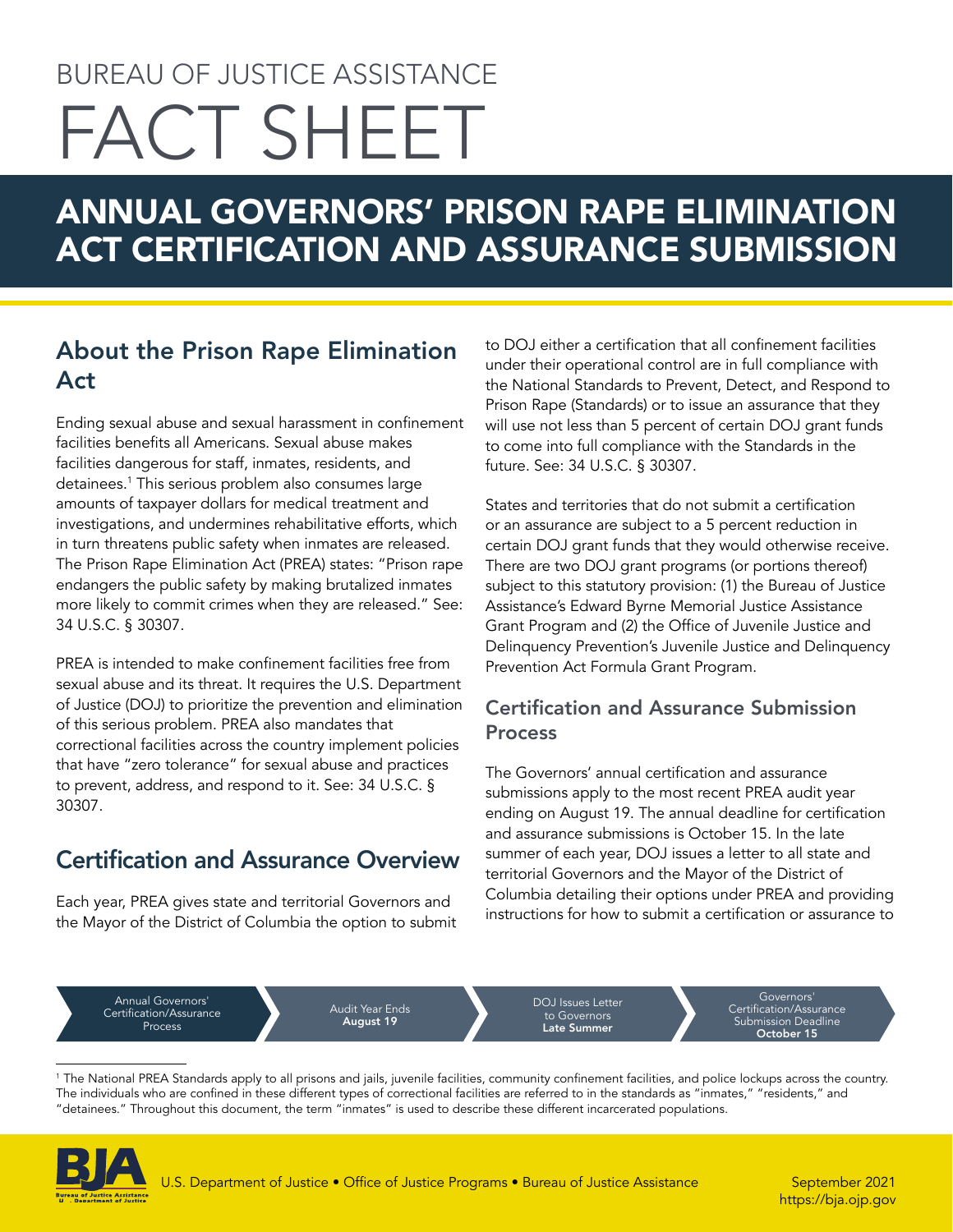DOJ. A timeline for the annual Governors' certification and assurance submission process is at the bottom of page 1.

## State of the PREA Nation

Since the first submissions in 2014, there has been an upward trend in the number of states and territories submitting certifications of full compliance, whereas the number of jurisdictions opting to submit neither a certification nor an assurance has decreased. The Bureau of Justice Assistance's State PREA Submission website provides a map that reflects Governors' submissions for each audit year in a 3-year cycle and links to final PREA audit reports on confinement facilities identified by state and territorial Governors as under their operational control. See:<https://data.ojp.usdoj.gov/stories/s/e58i-aehm>.

#### What to Consider When Making a Certification Determination

When deciding whether or not to submit a certification of full compliance with the Standards, the following considerations and requirements apply:

• "The Governor's certification shall apply to all facilities in the State under the operational control of the State's executive branch, including facilities operated by private entities on behalf of the State's executive branch." See: 28 C.F.R. § 115.501(b). Therefore, when making a certification determination, the Governor must assess compliance for all facilities under their operational control, including, but not limited to, those facilities audited during the most recent audit year.

- In determining whether the state is in full compliance, "the Governor shall consider the results of the most recent agency audits." See: 28 C.F.R. § 115.501(a).
- All confinement facilities subject to the Standards must be audited by a DOJ-certified auditor at least once every 3 years, with one-third of each facility type operated by an agency, or private organization on behalf of an agency, to be audited every year. See: 28 C.F.R. § 115.401.
- A certification applies to the timeframe covering the most recent audit year; therefore, before a certification can be submitted, all facilities under the executive branch's operational control must have been in full compliance with all the Standards, including the audit Standard 28 C.F.R. § 115.401(b), as of August 19. Only audits completed by August 19 for a given audit year may be considered when determining compliance with Standard 115.401(b).



#### 0 10 20 30 40 50 60 21 29 6 21 31 4 19 32 5 16 37 3 19 34 3 10 42 4 11 40 11 40 11 40 11 40 11 40 11 40 11 40 11 40 11 40 11 40 11 40 11 40 11 40 11 40 11 40 11 40 11 40 11 40 11 2 and  $\sim$  7 and  $\sim$  7 and  $\sim$  47 and  $\sim$  7 and  $\sim$  7 and  $\sim$  7 and  $\sim$  7 and  $\sim$  7



■ Certification ■ Assurance ■ Neither Certification nor Assurance

\* Prior to FY 2016, the deadline for Governors to submit certifications and assurances was in early May, months before the end of the audit year on August 19. In order to shift the submission deadline to occur after the end of the audit year, DOJ implemented a transition year in 2016 requesting that Governors make two certification and assurance submissions for Audit Year 2 of Cycle 1.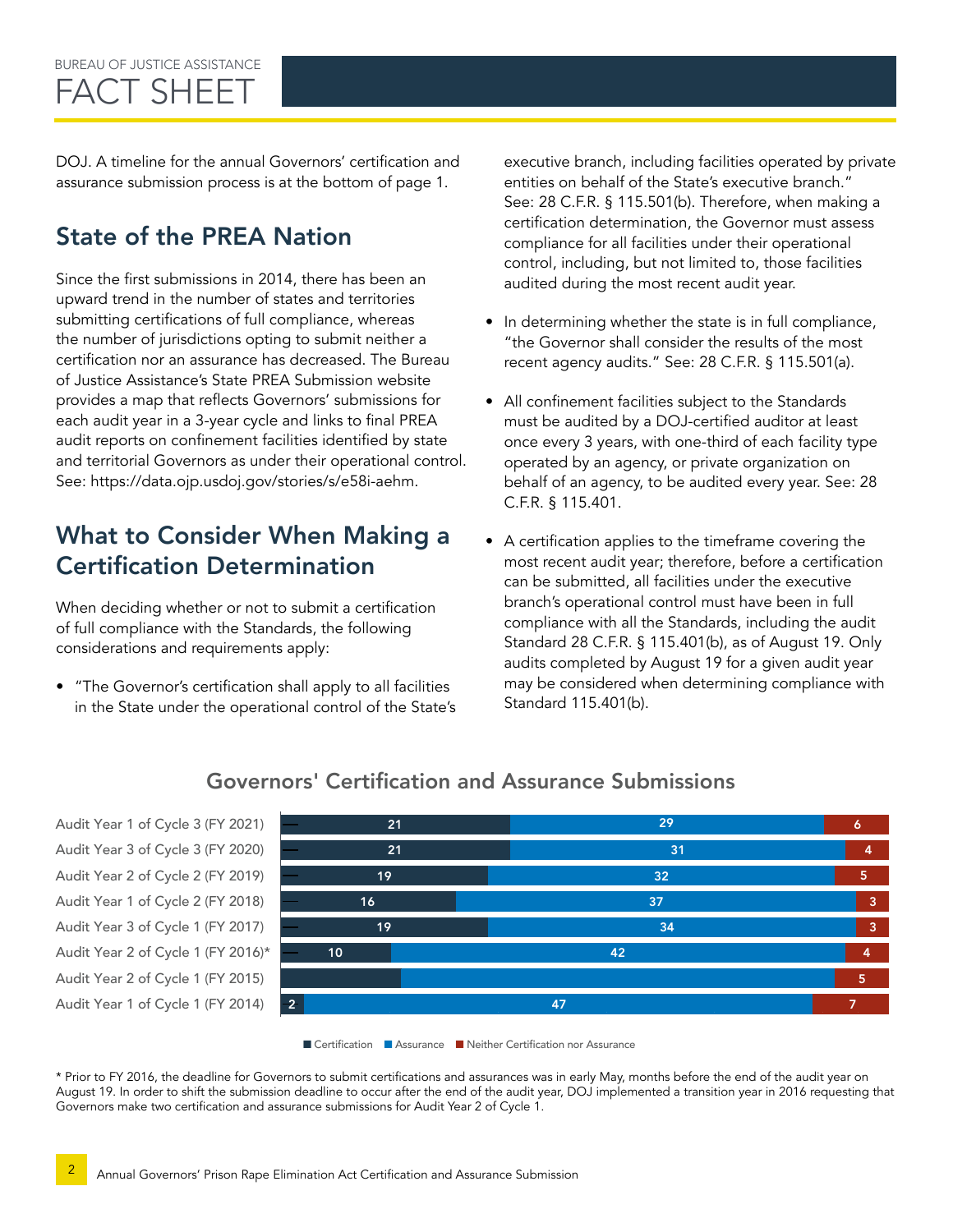- Pursuant to formal guidance issued by the DOJ PREA Working Group in the form of frequently asked questions (FAQs) on the PREA Resource Center website, DOJ intends audits to be a primary, but not the only, factor in determining whether a state is in full compliance. Neither the PREA statute nor the Standards restrict the sources of information that Governors may use in deciding whether to certify full compliance with the Standards. See: [https://www.prearesourcecenter.](https://www.prearesourcecenter.org/frequently-asked-questions/what-basis-can-governor-make-certification-decision-it-audit-finding) [org/frequently-asked-questions/what-basis-can](https://www.prearesourcecenter.org/frequently-asked-questions/what-basis-can-governor-make-certification-decision-it-audit-finding)[governor-make-certification-decision-it-audit-finding.](https://www.prearesourcecenter.org/frequently-asked-questions/what-basis-can-governor-make-certification-decision-it-audit-finding)
- DOJ recognizes that in some states, sexual abuse and sexual harassment investigations are conducted by agencies different from the agencies that confine inmates. Formal guidance indicates that: "To the extent that these state agencies investigate sexual abuse or sexual harassment in covered confinement facilities, compliance with the National PREA Standards by these agencies also falls within the scope of the Governor's certification." See: [https://www.prearesourcecenter.](https://www.prearesourcecenter.org/frequently-asked-questions/does-governors-certification-regarding-full-compliance-national-prea) [org/frequently-asked-questions/does-governors](https://www.prearesourcecenter.org/frequently-asked-questions/does-governors-certification-regarding-full-compliance-national-prea)[certification-regarding-full-compliance-national](https://www.prearesourcecenter.org/frequently-asked-questions/does-governors-certification-regarding-full-compliance-national-prea)[prea](https://www.prearesourcecenter.org/frequently-asked-questions/does-governors-certification-regarding-full-compliance-national-prea). Therefore, in order for Governors to submit a certification of full compliance, these external state investigative agencies must be fully compliant with the PREA Standards that apply to them. DOJ developed the PREA Compliance Checklist for External State Investigative Agencies: Prisons and Jails to serve as a tool for Governors and others to assess compliance with the PREA Standards by these external agencies. This resource is available as an attachment to the annual DOJ PREA Certification and Assurance Letter to all State and Territorial Governors and the Mayor of the District of Columbia, which is posted to the Bureau of Justice Assistance PREA website. See [https://bja.ojp.gov/](https://bja.ojp.gov/program/prison-rape-elimination-act-prea/overview) [program/prison-rape-elimination-act-prea/overview](https://bja.ojp.gov/program/prison-rape-elimination-act-prea/overview).

#### Certification and Assurance Resources

The following resources provide important information about the Governors' PREA certification and assurance process and requirements:

- The Bureau of Justice Assistance PREA website provides links to past DOJ PREA certification and assurance letters and information on the impact of PREA on DOJ grants. See: [https://bja.ojp.gov/program/](https://bja.ojp.gov/program/prison-rape-elimination-act-prea/overview) [prison-rape-elimination-act-prea/overview](https://bja.ojp.gov/program/prison-rape-elimination-act-prea/overview).
- FAQs on the Bureau of Justice Assistance's Edward Byrne Memorial Justice Assistance Formula Grant Program and PREA. See: [https://bja.ojp.gov/sites/g/](https://bja.ojp.gov/sites/g/files/xyckuh186/files/media/document/JAG-PREA-FAQ_0.pdf) [files/xyckuh186/files/media/document/JAG-PREA-](https://bja.ojp.gov/sites/g/files/xyckuh186/files/media/document/JAG-PREA-FAQ_0.pdf)FAQ 0.pdf.
- FAQs on the Office of Juvenile Justice and Delinquency Prevention's Juvenile Justice and Delinquency Prevention Act Formula Grant Program and PREA. See:<https://ojjdp.ojp.gov/states>/ Explanation-of-Formula-Grant-Distributions#\_Prison\_ Rape\_Elimination.
- Justice for All Reauthorization Act of 2016 PREA Amendment Fact Sheet-provides stakeholders with obligations under PREA with an overview of the PREA amendment's key provisions under the Justice for All Reauthorization Act of 2016. It also addresses how the amendment will impact efforts across the country to implement the PREA Standards, including impacts to the Governors' annual certification and assurance submission, and important information regarding DOJ's ongoing efforts to implement these new requirements. See: [https://bja.ojp.gov/sites/g/files/xyckuh186/files/](https://bja.ojp.gov/sites/g/files/xyckuh186/files/media/document/jfara-fact-sheet_updated-2017.03.01.pdf) [media/document/jfara-fact-sheet\\_updated-2017.03.01.](https://bja.ojp.gov/sites/g/files/xyckuh186/files/media/document/jfara-fact-sheet_updated-2017.03.01.pdf) [pdf](https://bja.ojp.gov/sites/g/files/xyckuh186/files/media/document/jfara-fact-sheet_updated-2017.03.01.pdf).
- PREA FAQs—issued by the DOJ PREA Working Group to provide guidance to auditors, agencies, and facilities on how to interpret the Standards. FAQs relevant to the Governors' certification and assurance submission include, but are not limited, to:
	- The basis for the Governors' certification determination. See: [https://www.prearesourcecenter.](https://www.prearesourcecenter.org/frequently-asked-questions/what-basis-can-governor-make-certification-decision-it-audit-finding) [org/frequently-asked-questions/what-basis-can](https://www.prearesourcecenter.org/frequently-asked-questions/what-basis-can-governor-make-certification-decision-it-audit-finding)[governor-make-certification-decision-it-audit-finding.](https://www.prearesourcecenter.org/frequently-asked-questions/what-basis-can-governor-make-certification-decision-it-audit-finding)
	- Governors' options under the PREA statute. See: [https://www.prearesourcecenter.org/frequently](https://www.prearesourcecenter.org/frequently-asked-questions/does-prea-require-governor-submit-certification-compliance-and-if-so)[asked-questions/does-prea-require-governor-submit](https://www.prearesourcecenter.org/frequently-asked-questions/does-prea-require-governor-submit-certification-compliance-and-if-so)[certification-compliance-and-if-so](https://www.prearesourcecenter.org/frequently-asked-questions/does-prea-require-governor-submit-certification-compliance-and-if-so).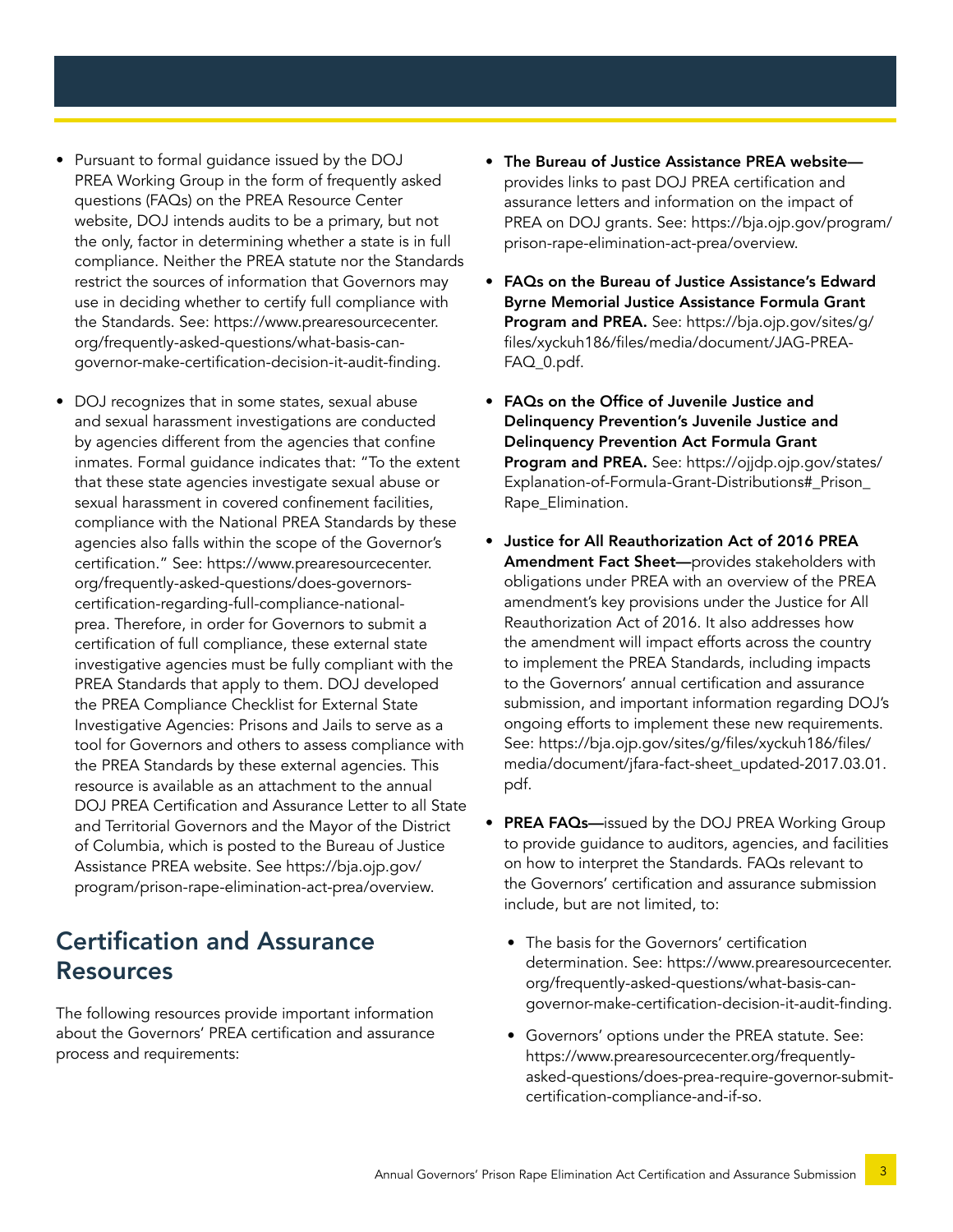# • Determining facilities under the operational control of the executive branch. See: [https://](https://www.prearesourcecenter.org/frequently-asked-questions/determining-whether-certify-my-state-full-compliance-national-prea) [www.prearesourcecenter.org/frequently-asked-](https://www.prearesourcecenter.org/frequently-asked-questions/determining-whether-certify-my-state-full-compliance-national-prea)

- [questions/determining-whether-certify-my-state](https://www.prearesourcecenter.org/frequently-asked-questions/determining-whether-certify-my-state-full-compliance-national-prea)[full-compliance-national-prea](https://www.prearesourcecenter.org/frequently-asked-questions/determining-whether-certify-my-state-full-compliance-national-prea) and [https://www.](https://www.prearesourcecenter.org/frequently-asked-questions/what-distinction-between-facility-under-operational-control-states) [prearesourcecenter.org/frequently-asked-questions/](https://www.prearesourcecenter.org/frequently-asked-questions/what-distinction-between-facility-under-operational-control-states) [what-distinction-between-facility-under-operational](https://www.prearesourcecenter.org/frequently-asked-questions/what-distinction-between-facility-under-operational-control-states)[control-states](https://www.prearesourcecenter.org/frequently-asked-questions/what-distinction-between-facility-under-operational-control-states).
- Operational control and the PREA auditing Standard requirements. See: [https://www.prearesourcecenter.](https://www.prearesourcecenter.org/frequently-asked-questions/when-confining-agency-maintains-relationships-one-or-more-facilities-are) [org/frequently-asked-questions/when-confining](https://www.prearesourcecenter.org/frequently-asked-questions/when-confining-agency-maintains-relationships-one-or-more-facilities-are)[agency-maintains-relationships-one-or-more](https://www.prearesourcecenter.org/frequently-asked-questions/when-confining-agency-maintains-relationships-one-or-more-facilities-are)[facilities-are](https://www.prearesourcecenter.org/frequently-asked-questions/when-confining-agency-maintains-relationships-one-or-more-facilities-are).
- Sunset of the assurance option. See: [https://www.](https://www.prearesourcecenter.org/frequently-asked-questions/there-limit-number-years-state-can-submit-assurance-without-reduction) [prearesourcecenter.org/frequently-asked-questions/](https://www.prearesourcecenter.org/frequently-asked-questions/there-limit-number-years-state-can-submit-assurance-without-reduction) [there-limit-number-years-state-can-submit-assurance](https://www.prearesourcecenter.org/frequently-asked-questions/there-limit-number-years-state-can-submit-assurance-without-reduction)[without-reduction](https://www.prearesourcecenter.org/frequently-asked-questions/there-limit-number-years-state-can-submit-assurance-without-reduction).
- Impact of PREA on DOJ grant programs:
	- Which federal grant programs will the five percent penalty for noncompliance affect? See: [https://](https://www.prearesourcecenter.org/frequently-asked-questions/which-federal-grant-programs-will-five-percent-penalty-non-compliance) [www.prearesourcecenter.org/frequently-asked](https://www.prearesourcecenter.org/frequently-asked-questions/which-federal-grant-programs-will-five-percent-penalty-non-compliance)[questions/which-federal-grant-programs-will-five](https://www.prearesourcecenter.org/frequently-asked-questions/which-federal-grant-programs-will-five-percent-penalty-non-compliance)[percent-penalty-non-compliance](https://www.prearesourcecenter.org/frequently-asked-questions/which-federal-grant-programs-will-five-percent-penalty-non-compliance).
	- Would a five percent reduction in federal grant funds be applied to all funds within the designated grant program or only those budgeted "for prison purposes"? See: [https://](https://www.prearesourcecenter.org/frequently-asked-questions/would-five-percent-reduction-federal-grant-funds-be-applied-all-funds) [www.prearesourcecenter.org/frequently-asked](https://www.prearesourcecenter.org/frequently-asked-questions/would-five-percent-reduction-federal-grant-funds-be-applied-all-funds)[questions/would-five-percent-reduction-federal](https://www.prearesourcecenter.org/frequently-asked-questions/would-five-percent-reduction-federal-grant-funds-be-applied-all-funds)[grant-funds-be-applied-all-funds](https://www.prearesourcecenter.org/frequently-asked-questions/would-five-percent-reduction-federal-grant-funds-be-applied-all-funds).
	- What are the financial consequences to a state if it is not in compliance with the Standards? See: [https://www.prearesourcecenter.org/frequently](https://www.prearesourcecenter.org/frequently-asked-questions/what-are-financial-consequences-state-if-it-not-compliance-standards)[asked-questions/what-are-financial-consequences](https://www.prearesourcecenter.org/frequently-asked-questions/what-are-financial-consequences-state-if-it-not-compliance-standards)[state-if-it-not-compliance-standards](https://www.prearesourcecenter.org/frequently-asked-questions/what-are-financial-consequences-state-if-it-not-compliance-standards).
- Implications of the juvenile staffing ratio requirement in Standard 115.313(c) on the Governors' certification determination. See: [https://www.prearesourcecenter.](https://www.prearesourcecenter.org/node/5283) [org/node/5283.](https://www.prearesourcecenter.org/node/5283)
- When an audit is considered complete for purposes of complying with the PREA auditing Standard. See: [https://www.prearesourcecenter.org/frequently](https://www.prearesourcecenter.org/frequently-asked-questions/what-stage-audit-process-audit-considered-complete-purposes-meeting)[asked-questions/what-stage-audit-process-audit](https://www.prearesourcecenter.org/frequently-asked-questions/what-stage-audit-process-audit-considered-complete-purposes-meeting)[considered-complete-purposes-meeting](https://www.prearesourcecenter.org/frequently-asked-questions/what-stage-audit-process-audit-considered-complete-purposes-meeting).
- Agencies' requirement to make the auditor's final audit report publicly available. See: [https://www.](https://www.prearesourcecenter.org/node/5262http://) [prearesourcecenter.org/node/5262.](https://www.prearesourcecenter.org/node/5262http://)
- PREA compliance for external state investigative agencies. See: [https://www.prearesourcecenter.](https://www.prearesourcecenter.org/frequently-asked-questions/does-governors-certification-regarding-full-compliance-national-prea) [org/frequently-asked-questions/does-governors](https://www.prearesourcecenter.org/frequently-asked-questions/does-governors-certification-regarding-full-compliance-national-prea)[certification-regarding-full-compliance-national-prea](https://www.prearesourcecenter.org/frequently-asked-questions/does-governors-certification-regarding-full-compliance-national-prea).
- PREA Standards for the five covered facility types
	- Prisons and Jail Standards: [https://www.](https://www.prearesourcecenter.org/implementation/prea-standards/prisons-and-jail-standards) [prearesourcecenter.org/implementation/prea](https://www.prearesourcecenter.org/implementation/prea-standards/prisons-and-jail-standards)[standards/prisons-and-jail-standards](https://www.prearesourcecenter.org/implementation/prea-standards/prisons-and-jail-standards).
	- Lockup Standards: [https://www.prearesourcecenter.](https://www.prearesourcecenter.org/implementation/prea-standards/lockup-standards) [org/implementation/prea-standards/lockup](https://www.prearesourcecenter.org/implementation/prea-standards/lockup-standards)[standards](https://www.prearesourcecenter.org/implementation/prea-standards/lockup-standards).
	- Community Confinement Standards: [https://www.](https://www.prearesourcecenter.org/implementation/prea-standards/community-confinement-standards) [prearesourcecenter.org/implementation/prea](https://www.prearesourcecenter.org/implementation/prea-standards/community-confinement-standards)[standards/community-confinement-standards.](https://www.prearesourcecenter.org/implementation/prea-standards/community-confinement-standards)
	- Juvenile Facility Standards: [https://www.](https://www.prearesourcecenter.org/implementation/prea-standards/juvenile-facility-standards) [prearesourcecenter.org/implementation/prea](https://www.prearesourcecenter.org/implementation/prea-standards/juvenile-facility-standards)[standards/juvenile-facility-standards](https://www.prearesourcecenter.org/implementation/prea-standards/juvenile-facility-standards).
- Prison Rape Elimination Act. Public Law 108-79-Sept. 4, 2003: [https://www.prearesourcecenter.org/resource/](https://www.prearesourcecenter.org/resource/prison-rape-elimination-act-public-law-108-79-sept-4-2003-full-text-law) [prison-rape-elimination-act-public-law-108-79-sept-4-](https://www.prearesourcecenter.org/resource/prison-rape-elimination-act-public-law-108-79-sept-4-2003-full-text-law) [2003-full-text-law](https://www.prearesourcecenter.org/resource/prison-rape-elimination-act-public-law-108-79-sept-4-2003-full-text-law).
- PREA Resource Center Request for Assistance to request PREA-related training and/or technical assistance for your jurisdiction or agency, visit: [https://](https://www.prearesourcecenter.org/request-for-assistance) [www.prearesourcecenter.org/request-for-assistance](https://www.prearesourcecenter.org/request-for-assistance).

#### Contact Us

Contact DOJ's PREA Management Office or the National PREA Resource Center for additional information and assistance.

DOJ's PREA Management Office may be contacted by email at [PREACompliance@usdoj.go](mailto:PREACompliance%40usdoj.gov?subject=)[v.](mailto:PREACompliance@usdoj.gov)

National PREA Resource Center may be contacted via its website at [https://www.prearesourcecenter.org/](https://www.prearesourcecenter.org/about/contact-us)  [about/contact-us.](https://www.prearesourcecenter.org/about/contact-us)